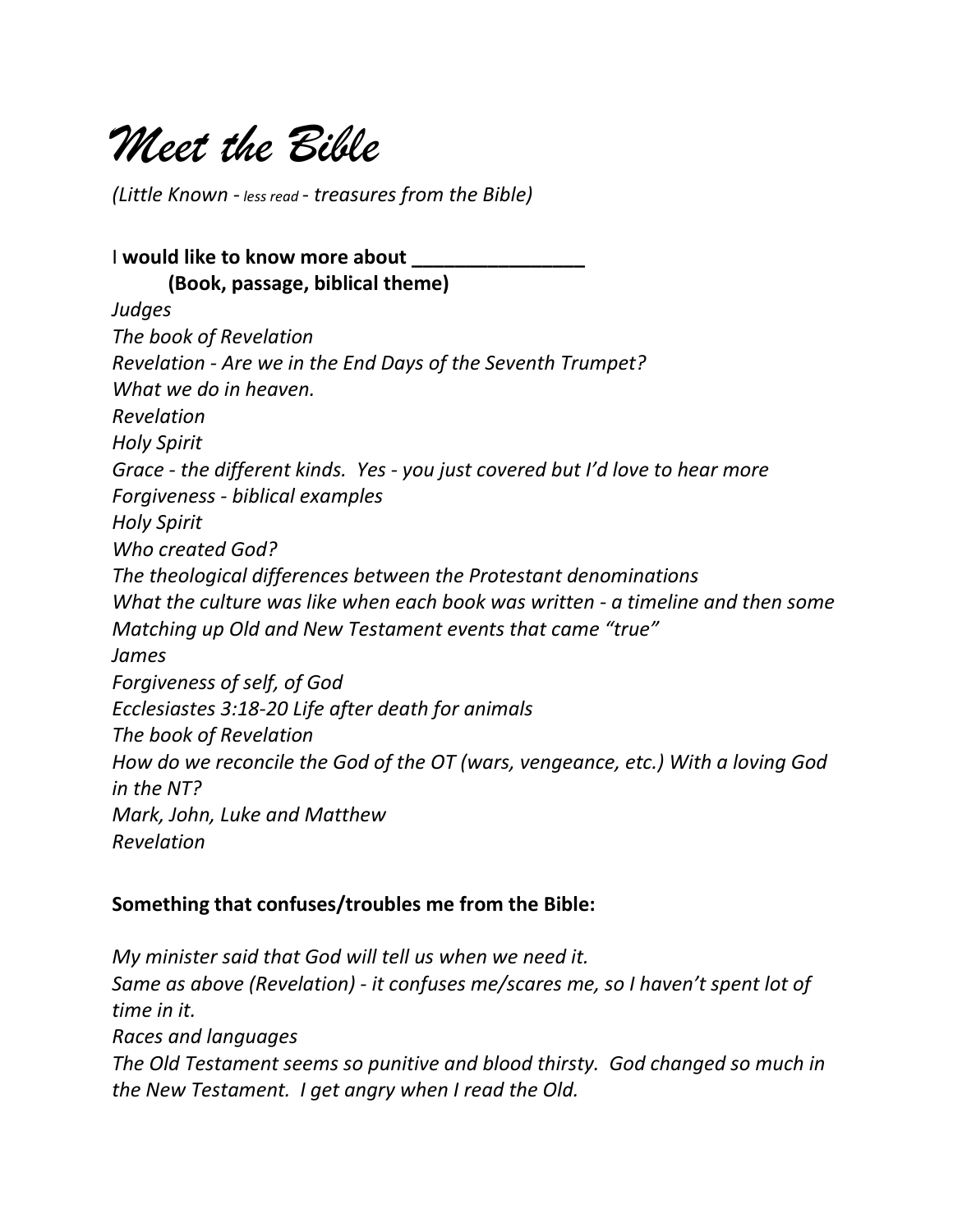*When you ask God for guidance on an issue, how do you know for certain what His will is for you to then do?*

*Predestination. Salvation for infants and those who don't "comprehend." The Trinity*

*How to grasp Revelation*

*Don't recall the scripture - but it says women should be silent in church. Excuse me???*

*A loving God - but so much sickness? Violence? Why? Especially Children? Jesus talking in parables - crazy confusing. Why so many test? Why God tested if He already knew the response?*

*That God never allowed Moses into the promised land - because he struck a rock???*

*Why did God create us; because he was lonely? And I know we have free will and I know we should do what he asks in return for all He has provided, but why does he demand & in the Old Testament "punish"? Why was I born into so much privilege and blessings, why wasn't I born as a starving child in Africa or with a handicap? Apparent conflicting passages in the Old and New Testament*

*How so many denominations can interpret it so differently or not at all (megachurches)*

*Heaven - will we be in a waiting place until Jesus comes again*

# **My favorite part of the Bible:**

*Psalm 23 I Corinthians 13 always stands out, but there are so many others. I'm still learning so much and eager to keep learning. The New Testament – all of it! Honestly, it changes as I read the Bible, so much to grasp and frequently what I am currently reading is my favorite! Book of Psalms Matthew, Mark, Luke, John, Psalms, Genesis New Testament / Gospels I John Well if you get it figured out it's like the greatest love story of all. (No wonder Doug loves it :) Any & all positive scriptures*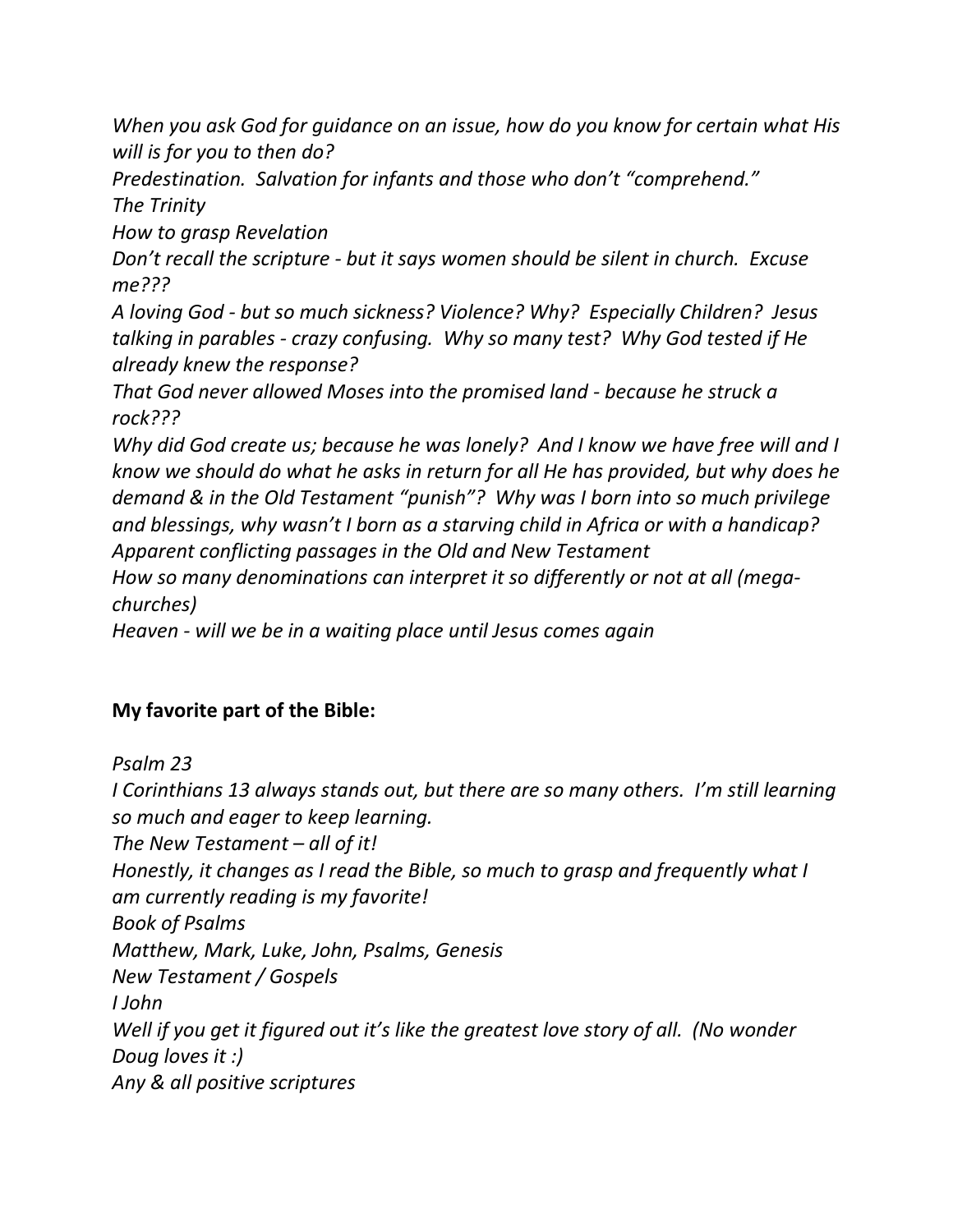*The book of John. The story of Moses Ephesians Jesus dealing with social justice issues Hallelujah Psalms Is reading the miracles of Jesus & understanding their deeper meanings & Jesus showing compassion to the poor & to children*

### **Is there any part of the Bible we can ignore as no longer relevant, such as:**

*I think it is all still relevant, just some books and verse more so than others. No Leviticus / Old Testament laws No Leviticus Homosexuality?*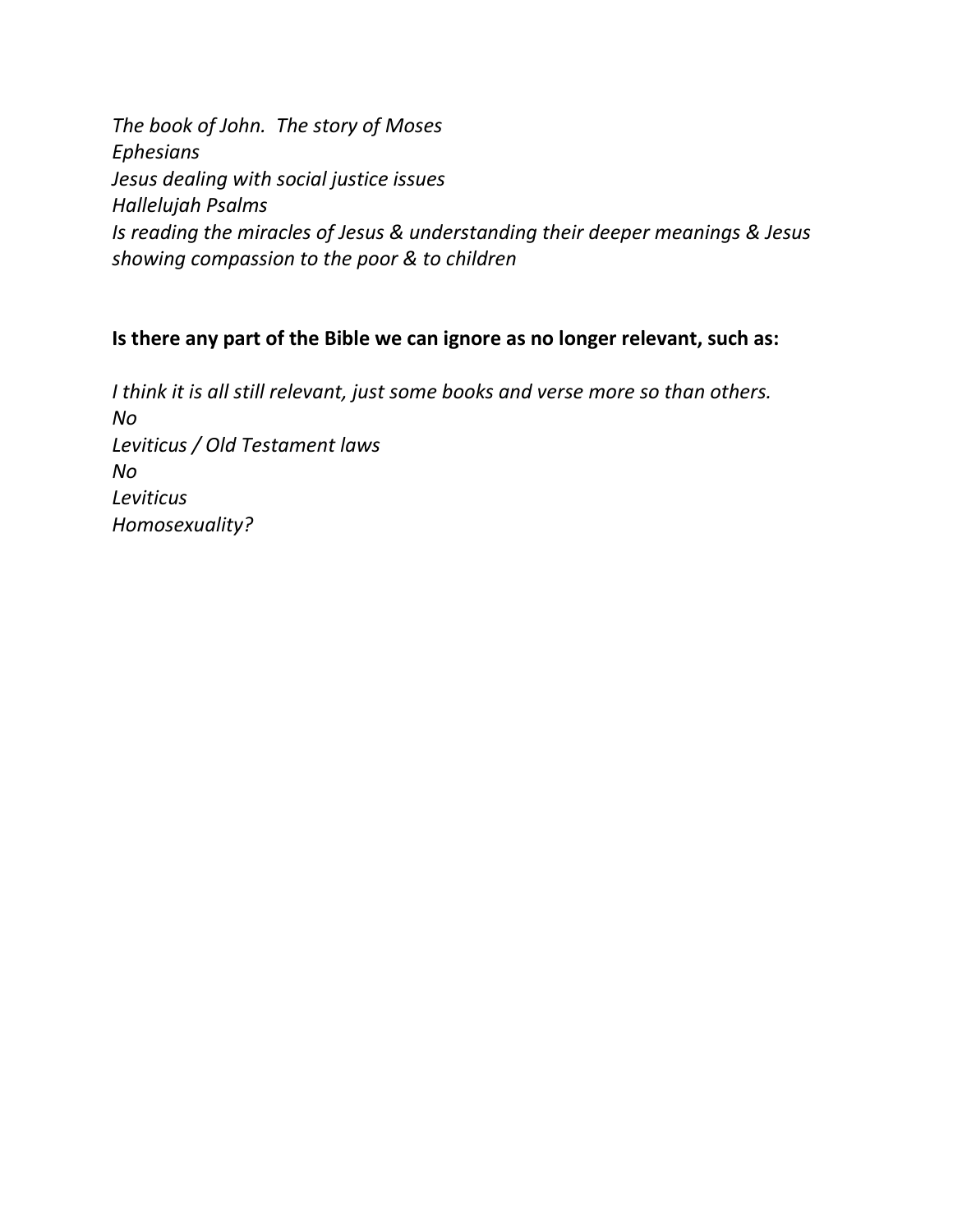*Ask the Pastor (Your Questions Answered)*

### **I've never understood this practice/ritual:**

*Why Easter changes dates every year. Christmas is always the same date - why not Easter? Why the Jews don't accept Jesus as their Savior Issue of those who haven't heard of Jesus or other religions or children who die young - going to heaven. Circumcision - why that then? All of the meat sacrifice Loving "All" - I struggle to like some people I think I know - but the seasons of the church & Ash Wednesday, when did it start? But I could use a refresher. Why the blessing of the sacraments is important. How do we pray for a loved one undergoing long term treatment for a disease? Repetitiously? Doesn't God hear our gut-wrenching prayer the very first time? Infant baptism Tearing of robes or clothing*

#### **Where does the church stand on this issue:**

*Our church specifically – homosexuality Tolerance / "Love your neighbor" US keeping us safe from terrorism. How do we do both? Divorce Divorce and Remarriage Anointing of the sick Predestination Calvinism vs Arminianism – Key elements of common ground Baptism of infants vs. Dedication Guns in Church - security Gay marriage - Gay clergy - women as clergy. Contemporary worship vs traditional worship - is there a difference? Do we really care?*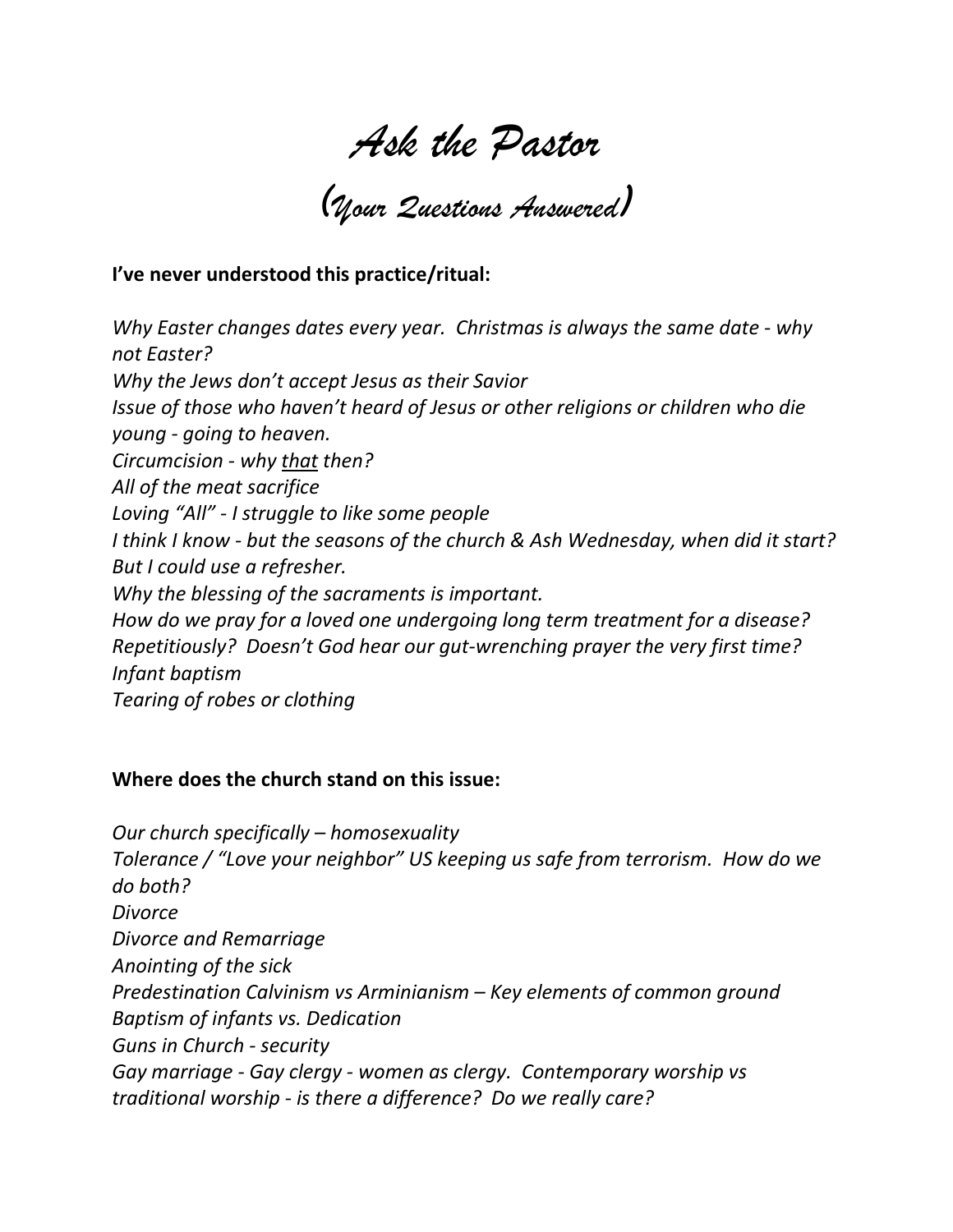*Recent book/movie question: Jesus having a wife - Mary Magdalene - some folks lost their mind - why would this be a bad thing - he was human, he was still Jesus Women's involvement / place in the church - ex: women as pastors / leaders in the church . The intersection of faith and science (dinosaurs, evolution, the big bang, life on other planets, etc.)*

*Homosexuality - A) if it is a sin then b) we are all sinners & God sees all sin as equal so ... why all the fuss?*

*Gay people & gay clergy*

*Gay people / I understand the position on performing marriage ceremonies and will follow its direction. I just want to make sure my gay friends will be welcome warmly and with love.*

*Homosexuality*

*Homosexuality*

*Marriage of the same sex, would Pastor Derek perform the marriage ceremony of a couple that are of the same sex?*

# **I am grateful to the church for:**

*Loving us!*

*Helping me keep my faith strong, even during difficult times. I am also grateful that the church is focused on love and helping and no beating us (me) up about our (my) sin.*

*Pastor Derek teaching Jesus.*

*The joy I receive each time I go*

*Being family, encouraging, holding me accountable, opportunity to serve and pray, helping me grow in my faith.*

*It's outreach.*

*Well, since Pastor D came - seems we're more open to new ideas or revisiting old ones*

*The outreach to those in need*

*Small groups - mini studies - prayer support*

*Too many things to list here*

*Bible studies – Roof crashers!*

*Providing a caring community.*

*The Caring people and the kindness I've been shown*

*All of it!*